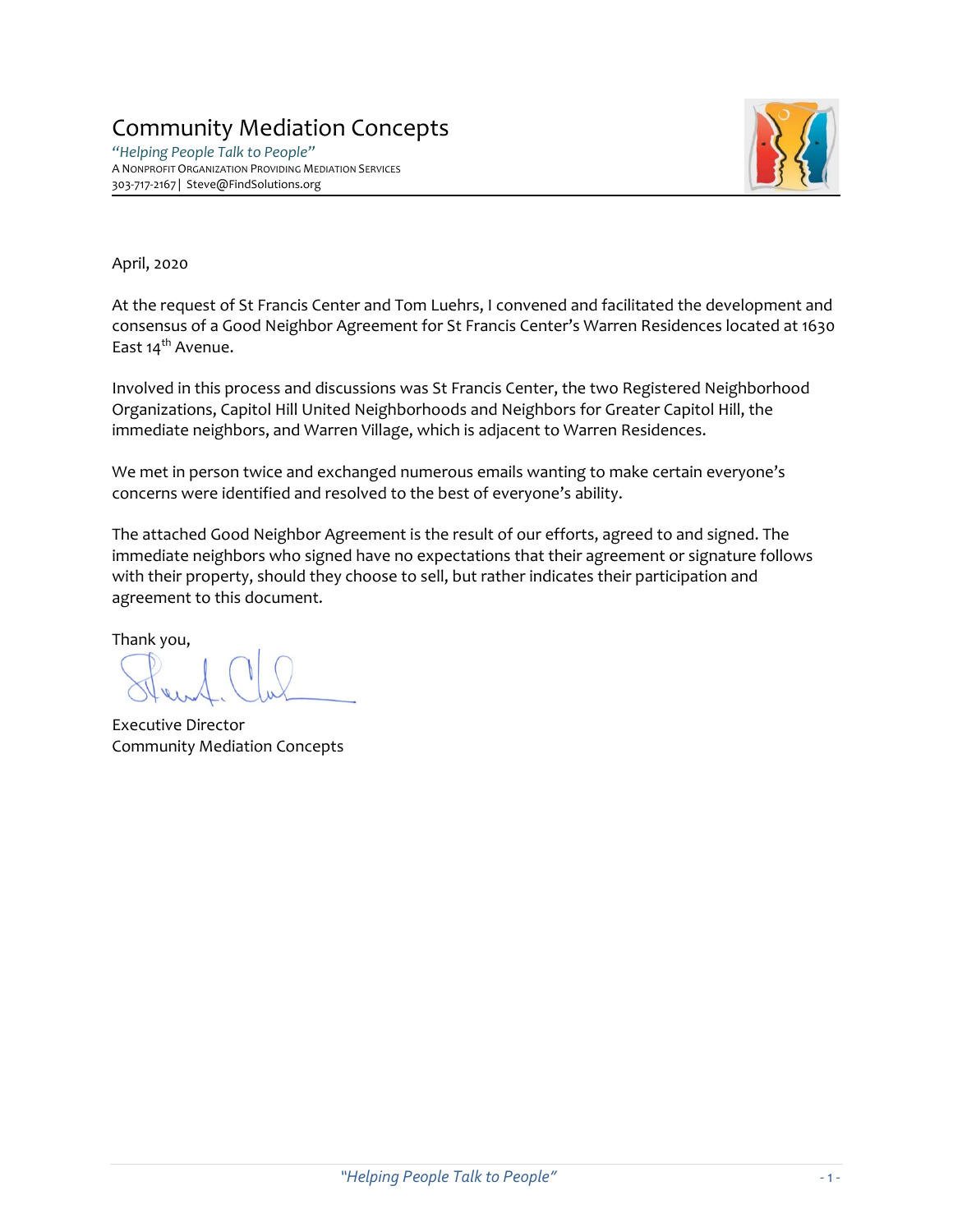#### **GOOD NEIGHBOR AGREEMENT FOR ST. FRANCIS CENTER - WARREN RESIDENCES LOCATED AT 1630 EAST 14th AVENUE DENVER, COLORADO**

#### April 2020

#### **Background:**

St. Francis Center (SFC) is a refuge for men and women who are homeless in the metro Denver area, providing shelter along with services that enable people to meet their basic needs for daily survival and to transition out of homelessness.

St. Francis Center's programs and services are tailored toward adult women and men, and focus on daytime shelter, social services, health and wellness, housing, employment, and outreach. At SFC, guests have the opportunity to work with a variety of specialists, depending on their individual needs, which is often the first step toward transformation and ultimately selfsufficiency. The nonprofit will expand its programming to include affordable housing at the historic Warren Church located at 1630 East 14<sup>th</sup> Avenue in Denver, CO.

Eligible tenants for St. Francis Warren Residences will be extremely low-income individuals (earning at or below 30% AMI), have disabling conditions/disabilities, special needs, and/or would benefit from services historically provided by St. Francis Center including those focused on workforce development and vocational training. Tenants may have multiple barriers to obtaining and maintaining housing, including chronic or persistent mental illness, alcohol and/or substance abuse, and/or health issues.

St. Francis Warren Residences uses a *Housing First* approach. *Housing First* is a homeless assistance approach that prioritizes providing non-time-limited housing to people experiencing homelessness, thus ending their homelessness. It is guided by the belief that people need basic necessities, including food and housing, before attending to other goals of self-sufficiency, such as employment, budgeting, substance abuse treatment, etc.

It is the intention of St. Francis Center, Capitol Hill United Neighborhoods, Neighbors for Greater Capitol Hill, Warren Village, Inc., and adjacent neighbors to come to agreement on the expectations, programming, and channels of communication concerning the new St. Francis Warren Residences that will ensure a positive quality of life, encourage mutual respect, and strengthen the community for the neighbors, residents, and surrounding community.

#### **Purpose:**

This Good Neighbor Agreement (GNA) describes the agreements and expectations established and entered into by St. Francis Center (SFC), Capitol Hill United Neighborhoods (CHUN), Neighbors for Greater Capitol Hill (NGCH), Warren Village, Inc. (WV), and adjacent neighbors for the St. Francis Warren Residences (SFWR), collectively referred to herein as "the parties."

The process of working with SFC, CHUN, NGCH, WV and adjacent neighbors in discussing questions and concerns and looking for reasonable options and solutions has enabled us to reach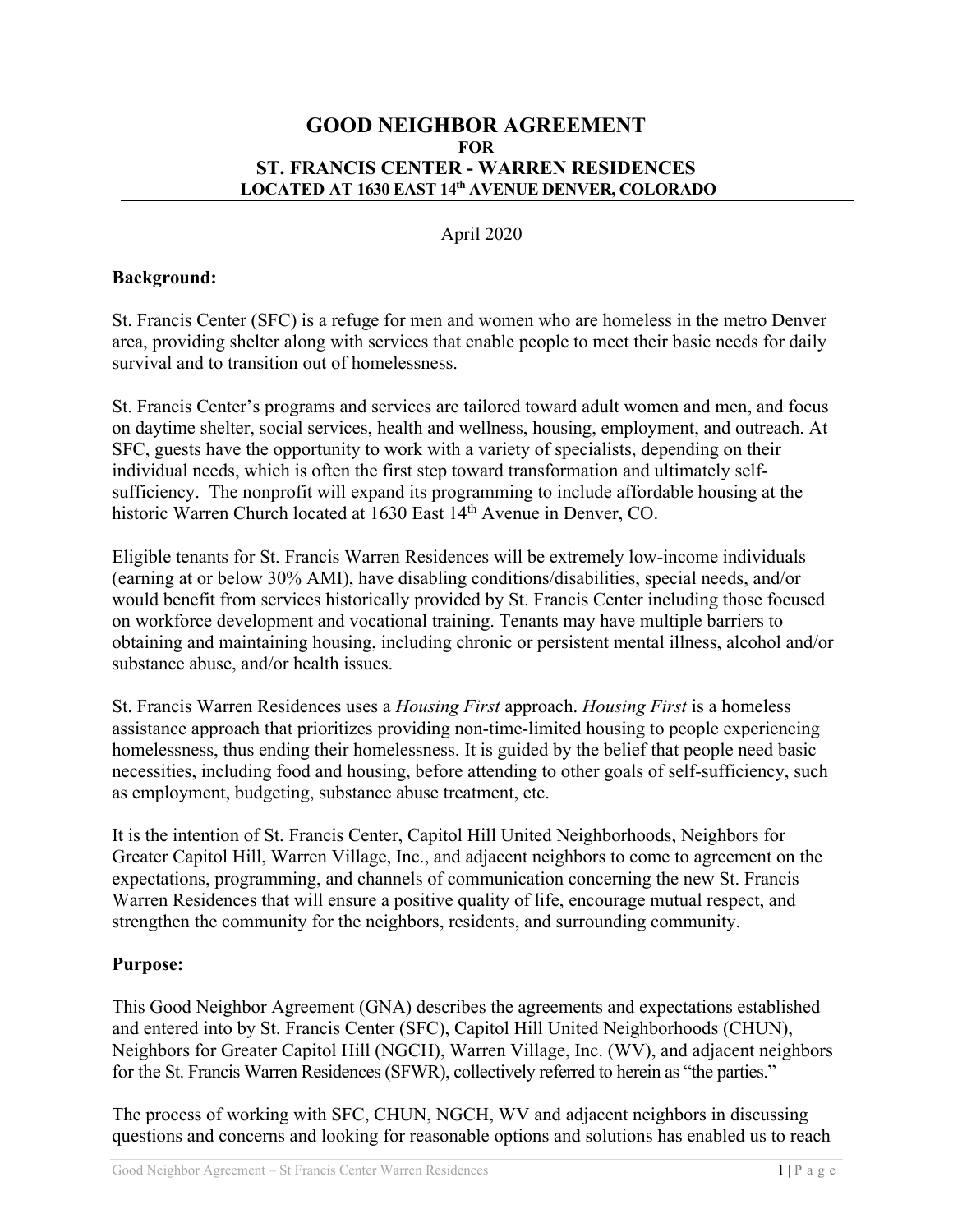a cooperative and comprehensive GNA.

This document defines the intent and agreement of all parties represented, by laying out and defining expectations and responsibilities for how St. Francis Warren Residences will be operated in ways that positively support and encourage community building between their residents and neighbors.

## **General Agreement and Guiding Principles:**

To achieve our mutual goals, the parties agree to the following:

### **I. Designated Points of Contact**

- a. SFCWR, CHUN, NGCH, WV, and the immediate neighbors will provide a point of contact consisting of phone number and email.
- b. SFWR will provide a phone number to CHUN, NGCH, WV, and the immediate neighbors where they can reach someone immediately, should the need arise.
- c. SFWR will respond to regular communications and/or concerns within one business day, and to emergency matters as soon as possible.

## **II. Site Management & Resident Application Processes**

- a. Staffing will be 24/7 and consist of a combination of Resident Manager, Case Managers, other individuals as determined by SFC and SFCWR Staff.
- b. Cameras will also monitor the interior and exterior common areas
- c. SFCWR will contract with a security firm to ensure a safe environment both inside and on the exterior grounds.
- d. Resident screening will in general be:
	- i. Screened by SFC, according to the requirements of the State of Colorado's Division of Housing, City and County of Denver, and Denver Housing Authority requirements.
	- ii. 30% AMI or less, men and women, previously homeless, and those who could benefit from vocational training and employment opportunities.
	- iii. There will be no families. This housing is designed for single individuals, single occupancy.
	- iv. No registered sex offenders will be eligible for residency at SFCWR or its programming.
	- v. SFC will evaluate, and if needed, negotiate with State and Local authorities to limit and best manage screening requirements around allowed previous convictions of potential residents.
- e. There will be a single entrance along  $14<sup>th</sup>$  Avenue.
- f. The Lease, signed by all residents, will prohibit:
	- i. Weapons;
	- ii. Smoking indoors; and
	- iii. Overnight guests.

# **III. Property**

- a. Number of units will not exceed fifty (50) units.
- b. *Parking*. All acknowledge parking is very limited within the neighborhood and that this is a critical issue to resolve. To do so, the groups have agreed;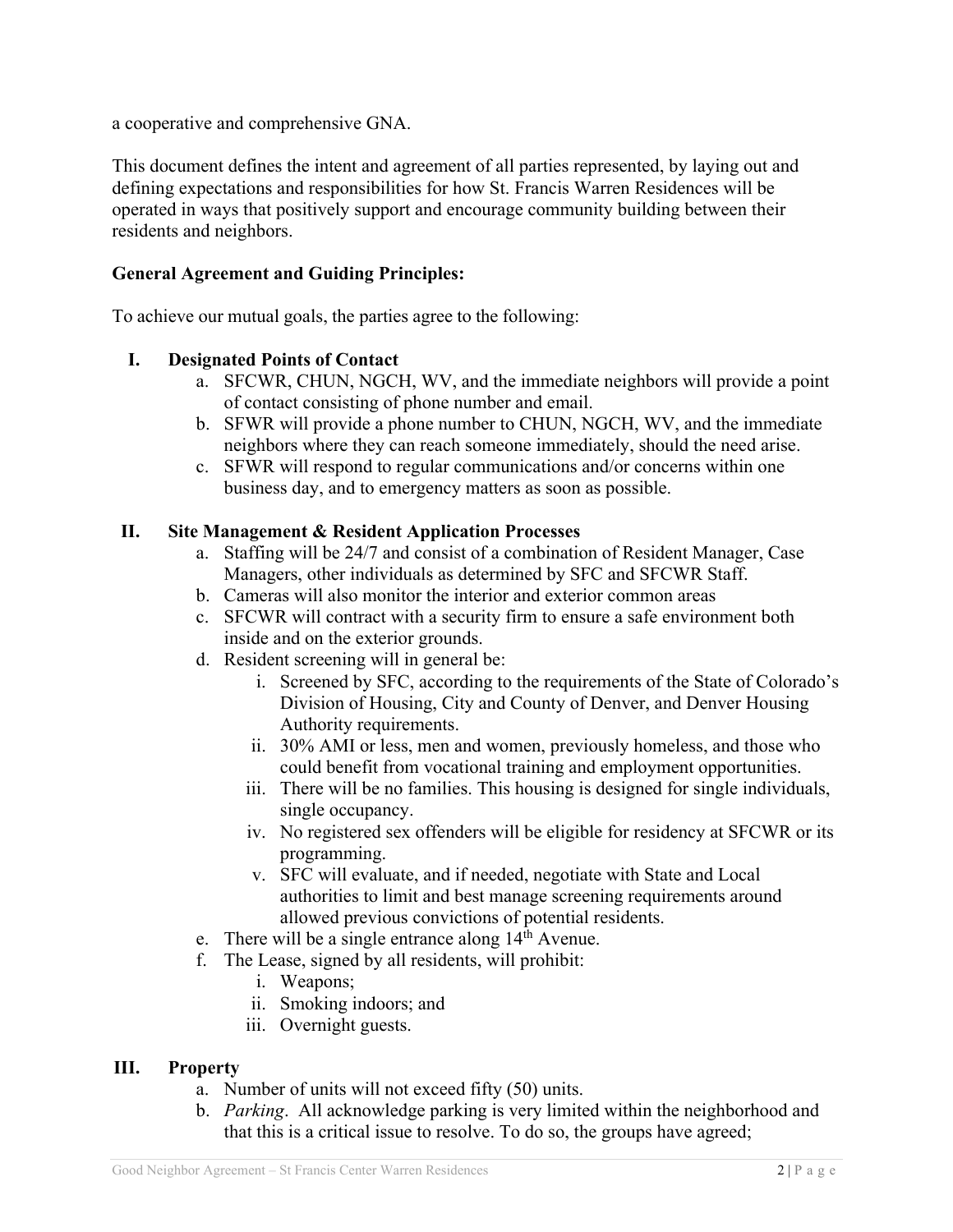- i. There are currently three parking spaces that SFC leases from Warren Village. The lease with Warren Village provides that Warren Village will review annually its ability to provide these spaces based on its resident, staff and board need.
- ii. Staff will be encouraged to use public or alternative transportation and an RTD EcoPass will be made available.
- iii. SFC will work with Bikes Together and reach out to other nonprofit organizations to request assistance with obtaining bicycles for use by staff and residents. There will be stationary bike racks on site.
- iv. It is acknowledged that this particular resident population will have significantly reduced access to auto ownership. To address the need for mobility, SFC is working to get everyone transportation by public transit and/or bike.
- c. *Security*.
	- i. SFC will provide contract security, on nights and weekends.
	- ii. There will be indoor and outdoor cameras to monitor the premises.
	- iii. SFC will communicate regularly with other nonprofit service programs, like Warren Village, to ensure safety is a priority for the 1300 and 1400 blocks of Gilpin Street.
- d. *Maintenance*. SFC will contract with a management company to maintain the grounds and ensure the building is maintained. This will include snow removal of the sidewalks adjacent to the property. The grounds will be beautified with climate appropriate landscaping and maintained for the betterment of the neighborhood and for the enjoyment of SFCWR residents.
- e. *Lighting*. The current fixtures will remain; additional lighting may be added during the course of the development of the site. Rewiring, bulb replacement, and regular maintenance will be done so they are functional.
- f. *Smoking*. Designated smoking area is within the existing courtyard, including area fenced in with new wrought iron fencing, and a reasonable distance from the property lines to avoid impacting any neighboring properties.
- g. *Access.* The grounds and some units will be ADA accessible; the property will be fenced, with one access point along  $14<sup>th</sup>$  Avenue.

# **IV. Concerns or Complaints**

- a. Prior to registering any official complaints, CHUN, NGCH, and the immediate neighbors agree to contact the Resident Manager to resolve any issues.
- b. If the issue(s) is not resolved in a reasonable amount of time, the concern or complaint will be escalated to St Francis Center's Management.
- c. If the complaint or situation remains unresolved, the parties will consider using Denver's mediation services in an attempt to find a solution.
- d. If mediation is unsuccessful, and if the City has jurisdiction, the complaint will be referred to the appropriate City official(s) and/or departments to remedy such issues.

# **V. Obligations of Adjoining Neighbors and Registered Neighborhood Organizations**

a. In consideration of the agreements above by SFC, the undersigned adjacent neighbors and Registered Neighborhood Organizations agree to support any zoning variances requested by SFC, for this property, from the Denver Board of